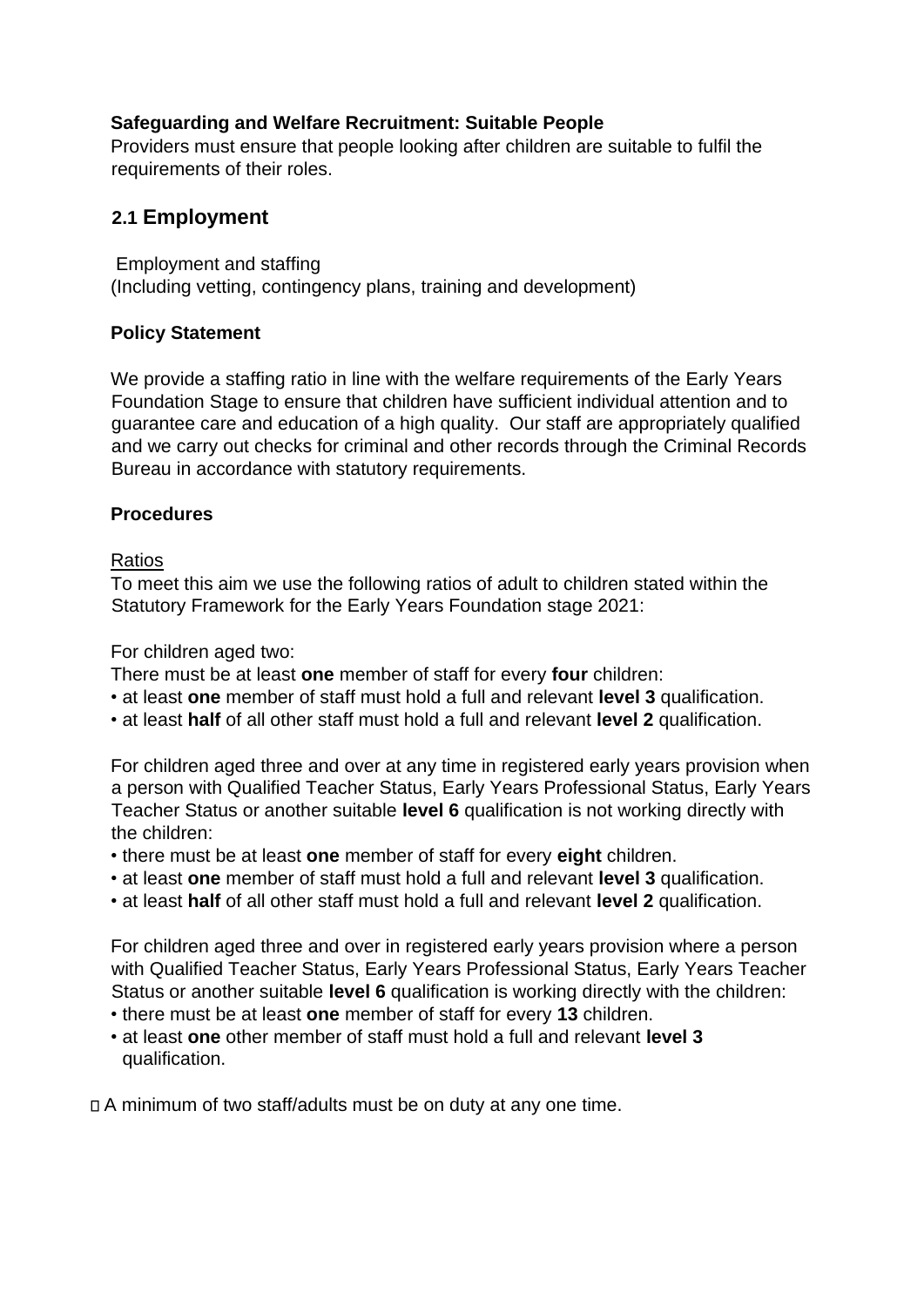### Vetting and staff selection

- We work towards offering equality of opportunity by using non-discriminatory procedures for staff recruitment and selection.
- All staff have job descriptions which set out their staff roles and responsibilities.
- We welcome applications from all sections of the community. Applicants will be considered on the basis of their suitability for the post, regardless of disability, gender reassignment, pregnancy and maternity, race, religious or belief, sexual orientation, sex, age, marriage or civil partnership. Applicants will not be placed at a disadvantage by our imposing of conditions or requirements that are not justifiable.
- We use Ofsted guidance on obtaining references and enhanced criminal record checks through the Disclosure and Barring for staff and volunteers who will have unsupervised access to children.

### Vulnerable Groups Act 2006 for the vetting and barring scheme.

- We keep all records relating to employment of staff and volunteers, in particular those demonstrating that checks have been done, including the date and number of the enhanced DBS check.
- Staff are expected to disclose any convictions , cautions, court orders, reprimands and warnings which may affect their suitability to work with children, whether received before, or at any time during, their employment with us.
- During termly supervisions all staff are asked if there has been a change in circumstance for them or others within their house hold in terms of convictions which would impact upon Disclosure and Barring.

#### **Disqualification**

• Where we become aware of any relevant information which may lead to the disqualification of an employee, we will take appropriate action to ensure the safety of children. In the event of disqualifications, the person employed with us will have their contract terminated.

#### Changes to staff

.

• We inform Ofsted of any changes in the person(s) responsible for our setting.

#### Training and staff development

- We provide regular in-service training to all staff whether paid staff or volunteers – through Cambridgeshire County Council and external agencies.
- Our setting budget allocates resources to training.